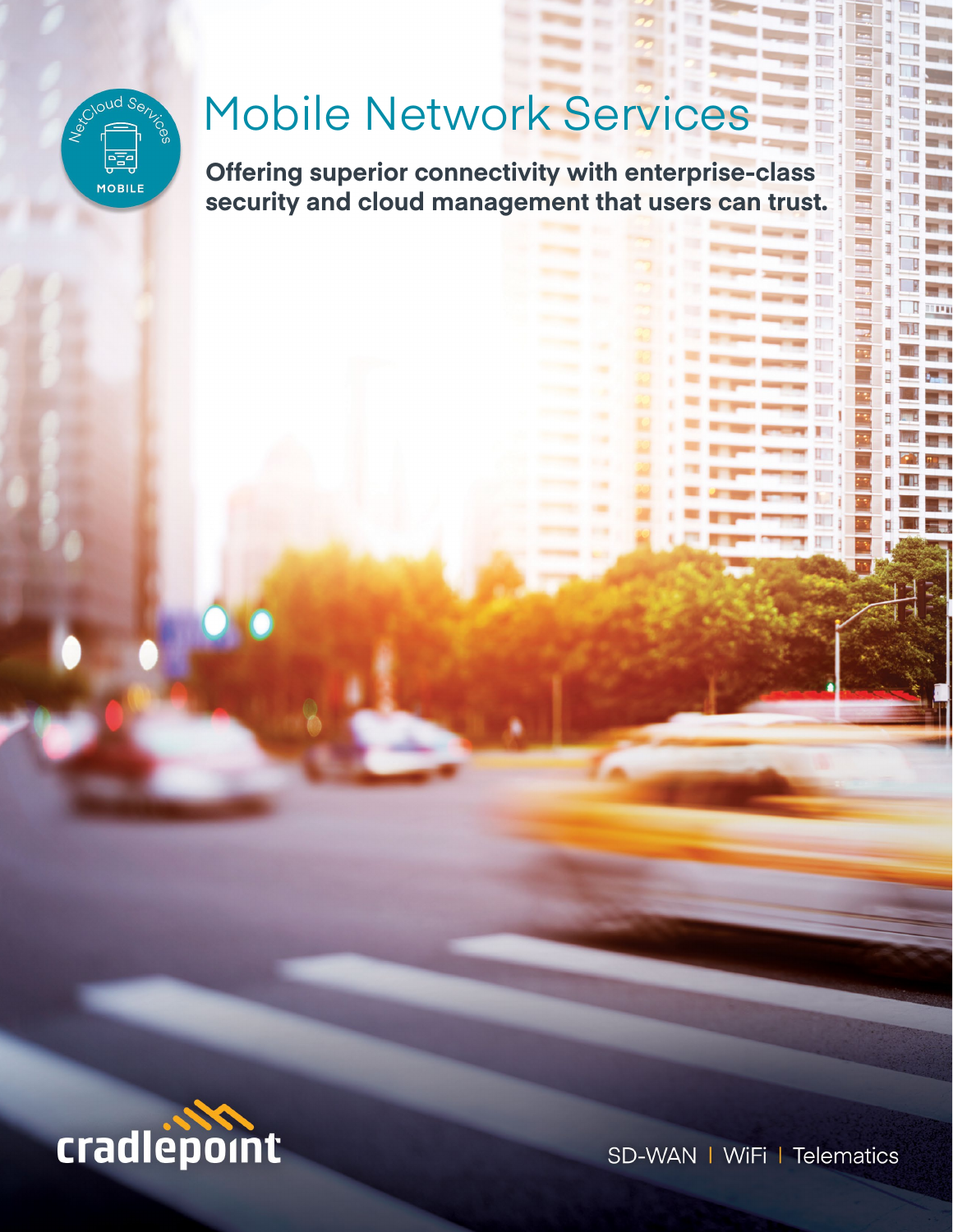# **Comprehensive Mobile Network Services**

Cradlepoint Elastic Edge™ provides a modern approach to mobile networking for organizations that depend on field forces and constant mobile connectivity, but must manage it all with limited IT resources. Each all-inclusive mobile routing service offers Gigabit-Class LTE, WiFi connectivity, and the extensibility to run in-vehicle services such as location and telematics applications that fleet managers need, the networking capabilities required by IT managers, and the reliability business depends on.

**Cradlepoint is the first to provide comprehensive mobile services with Gigabit-Class LTE as the next step on the Pathway to 5G.**

| Capabilities:               | Benefits:                                                                        |
|-----------------------------|----------------------------------------------------------------------------------|
| Rugged, all-in-one design   | Purpose-built solutions that eliminates the need for separate AVL hardware       |
| Cloud management            | Efficient use of IT staff                                                        |
| Elastic Wideband Technology | $\rightarrow$ Exceptional cellular connectivity                                  |
| Gigabit-Class LTE           | 2-6x performance improvement                                                     |
| Dual LTE modems             | Always-on connectivity with Auto-Carrier Selection                               |
| WiFi-as-WAN                 | Automatic offloading of video & other bulk data traffic using WiFi               |
| Mobile SD-WAN               | Multiple cellular or WiFi connections to ensure optimal app performance & uptime |
| Unified edge security       | Secure Internet access & protection of users & devices                           |
| Advanced IoT support        | Secure connections for in-vehicle IoT devices                                    |
| <b>Public Safety</b>        | Certified on public safety networks worldwide                                    |
| GPS & telematics support    | Location & telemetry data for critical fleet management applications             |
|                             |                                                                                  |

Use Cases:









# Built & Delivered on NetCloud

Cradlepoint NetCloud is a service-based platform that spans from cloud to mobile edge to make deploying, managing, and evolving an in-vehicle network easier and less resource-intensive than ever before.

Centrally configure, monitor, visualize, control, and troubleshoot your network — WAN to LAN and link to app — from a web console. Easily configure routing, security, LTE, SD-WAN and WiFi functionality at the network, rather than appliance, level.

The NetCloud service ensures that LTE connections originate in the best possible way, persist throughout the duration of the connection and perform with the most efficient use of LTE bandwidth.



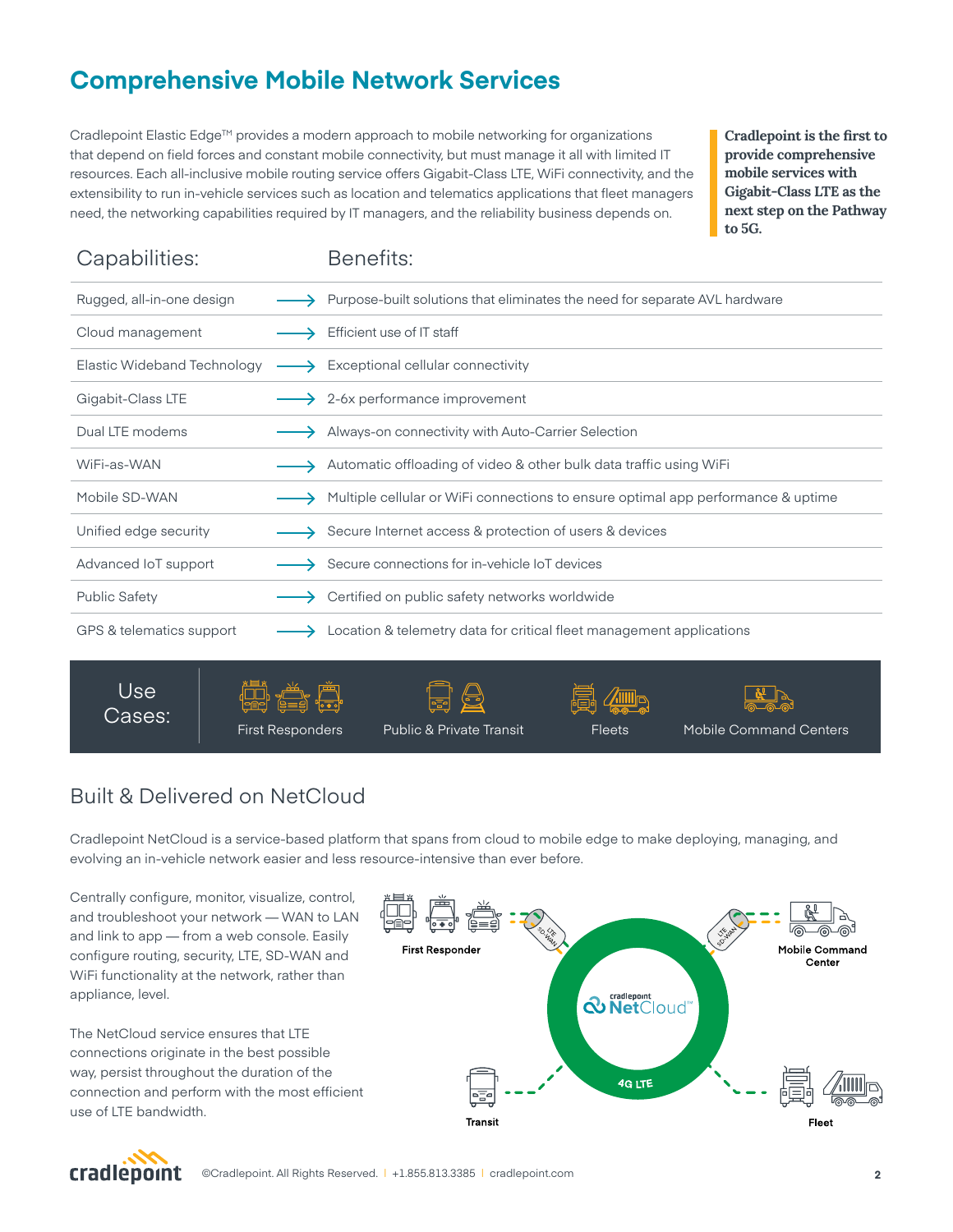# Easy to Own with NetCloud Packages

Cradlepoint NetCloud Packages make it easy to buy, deploy, support, and evolve your mobile network by delivering the essential NetCloud features, networking devices, and support you need as a cloud service with flexible 1-, 3-, or 5-year terms.

**Purpose-Built Networking Devices**

#### **NetCloud Essentials**

- **— Cloud Management:** Centrally manage your entire branch network.
- **— Orchestration:** Click to build a VPN over wireless broadband.
- **— Edge Router:** Full-featured router with integrated LTE & WiFi.
- **SD-WAN:** Ensure application performance & availability while controlling LTE utilization.
- **— Unified Edge Security:** Firewall, intrusion & web security for Direct Internet Access (DIA).

# $\circ$   $\Box$   $\circ$  $\Box$ o $=$  $\Box$ **Mobile Routers:**  COR IBR1700, COR IBR900 Series **Extensibility:** COR Extensibility Dock (for IBR900)

#### **Comprehensive 24x7 Support**

The right support when you need it, with an ongoing commitment to your success.

- **— Phone:** 24-hour weekdays & emergency-only weekends
- **— Web:** 24x7 customer community for online case management, chat & Knowledge Base & forum search
- **—** Limited lifetime warranty for hardware

## All-in-One Design for Vehicles & Fleets

#### **Converged Design With Extended LTE Coverage Options Means Solutions for Every Type of In-Vehicle Deployment**



#### **COR IBR1700:**

With an available Gigabit-Class LTE modem, higher processing power, and broader extensibility options, the IBR1700 ruggedized router is designed for the most demanding in-vehicle requirements.



#### **COR IBR900 Series:**

Compact, ruggedized Gigabit-Class LTE router for in-vehicle connectivity and networking. Multiple LTE versions are available for diverse needs and budgets.

| <b>Feature Set</b>           | <b>IBR1700</b>                                            | <b>IBR900 Series</b>                                           |
|------------------------------|-----------------------------------------------------------|----------------------------------------------------------------|
| <b>LTE Advanced Pro</b>      | Yes, 1.2 Gbps*                                            | Yes, 1 Gbps*                                                   |
| Ports (WAN / LAN switchable) | 5 ports—GigE                                              | 2 ports—GigE, plus 2 10/100 with Extensibility Dock            |
| <b>WiFi</b>                  | Simultaneous Tri Band<br>802.11 a/b/g/n/ac Wave 2 MU-MIMO | Dual-band, dual-concurrent<br>802.11 a/b/g/n/ac Wave 2 MU-MIMO |
| <b>GPS</b>                   | Active GPS / GNSS & dead reckoning                        | Active GPS with TAIP, NMEA                                     |
| <b>OBD-II Support</b>        | Yes, with accessory cable                                 | Yes, with accessory cable                                      |
| <b>Serial Port</b>           | Yes                                                       | Yes, with accessory cable                                      |
| Pathway to 5G                | 4x4 MIMO.<br>256 Quam & carrier aggregation               | $2x2$ MIMO.<br>256 Quam & carrier aggregation                  |

*\*Theoretical maximum modem speed with available Gigabit-Class LTE modem.*